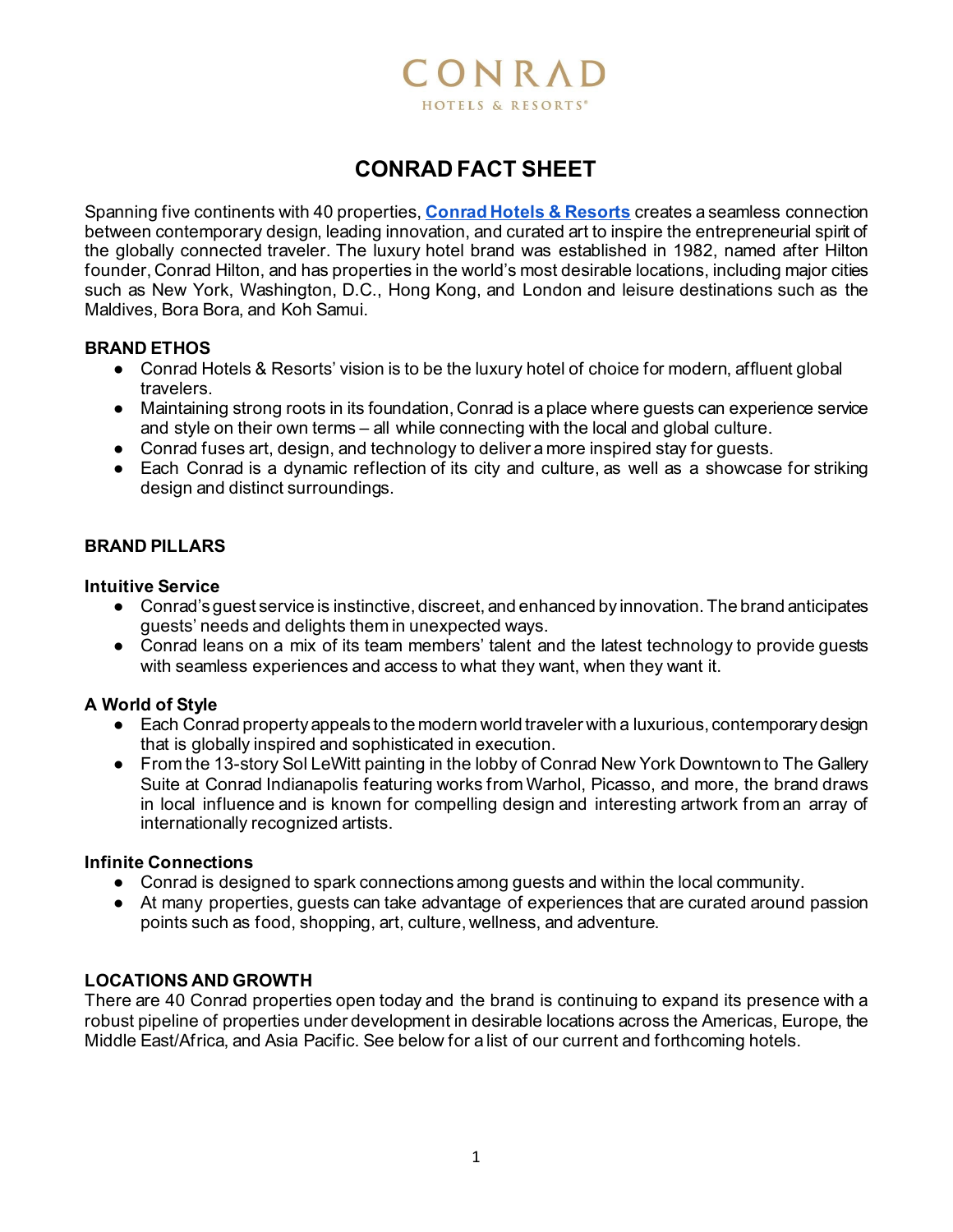# CONRAD HOTELS & RESORTS®

### **CURRENT PROPERTIES**

#### **Americas**

- Conrad Chicago
- Conrad Fort Lauderdale Beach
- Conrad Indianapolis
- Conrad Las Vegas at Resorts World
- Conrad New York Downtown
- Conrad New York Midtown
- Conrad Punta de Mita
- Conrad Washington, D.C.

### **Europe**

- Conrad Algarve
- Conrad Dublin
- Conrad Istanbul Bosphorus
- Conrad London St. James

### **Middle East/Africa**

- Conrad Abu Dhabi Etihad Towers
- Conrad Cairo
- Conrad Dubai
- Conrad Makkah

# **FORTHCOMING PROPERTIES**

- Conrad Residences Bahrain Financial Harbour
- Conrad Changsha
- Conrad Chia Laguna Sardinia
- Conrad Costa del Sol
- Conrad Kuala Lumpur
- Conrad Jiuzhaigou
- Conrad Los Angeles
- Conrad Marian Island
- Conrad Nashville
- Conrad Ningbo

# **Asia Pacific**

- Conrad Bali
- Conrad Bangkok
- Conrad Beijing
- Conrad Bengaluru
- Conrad Bora Bora Nui
- Conrad Centennial Singapore
- Conrad Dalian
- Conrad Guangzhou
- Conrad Hangzhou
- Conrad Hangzhou Tonglu
- Conrad Hong Kong
- Conrad Koh Samui
- Conrad Macao
- Conrad Maldives Rangali Island
- Conrad Manila
- Conrad Osaka
- Conrad Pune
- Conrad Sanya Haitang Bay
- Conrad Seoul
- Conrad Shenyang
- Conrad Tianjin
- Conrad Tokyo
- Conrad Urumqi
- Conrad Xiamen
- Conrad Orlando
- Conrad Rabat Arzana
- Conrad Riyadh
- Conrad Shanghai
- Conrad Shenzhen
- Conrad Tulum
- Conrad Wuhan
- Conrad Zhuhai